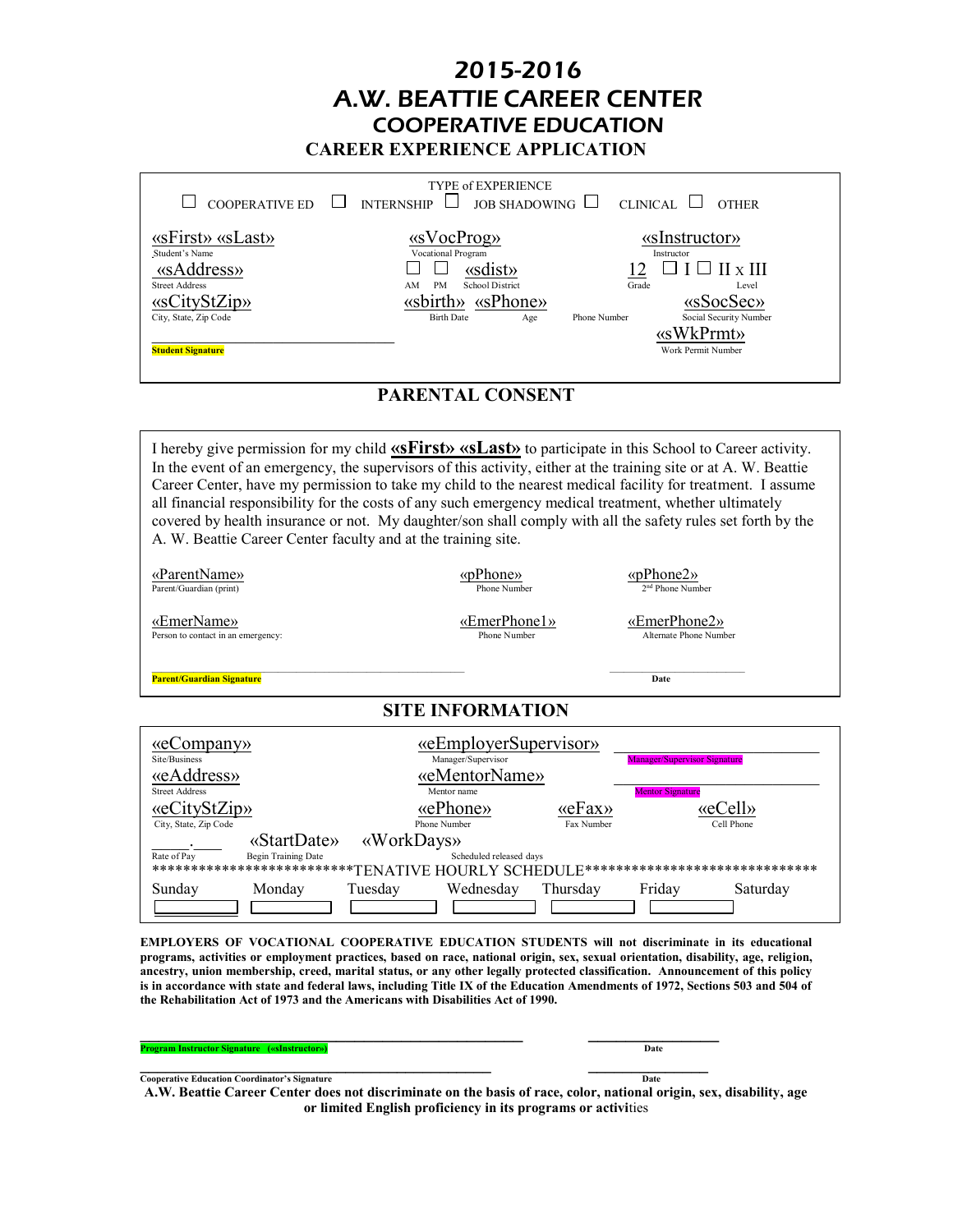### 2015-2016 A.W. BEATTIE CAREER CENTER COOPERATIVE EDUCATION

**COOPERATIVE EDUCATION TRAINING AGREEMENT**

**Pennsylvania Vocational Education Regulations and Standards and Pennsylvania and Federal Child Labor Laws require a written Training Agreement and Training Plan for each student-learner in Vocational Cooperative Education Programs.**

| Student's Name: «sFirst» «sLast»       |                                                                                                  |                                                          | Social Security #: «sSocSec»                                                                                                                                                                                                                                                                                                                                                                                                                                                                                                                                                                                                                                                                                                                                                                                      |                                 |
|----------------------------------------|--------------------------------------------------------------------------------------------------|----------------------------------------------------------|-------------------------------------------------------------------------------------------------------------------------------------------------------------------------------------------------------------------------------------------------------------------------------------------------------------------------------------------------------------------------------------------------------------------------------------------------------------------------------------------------------------------------------------------------------------------------------------------------------------------------------------------------------------------------------------------------------------------------------------------------------------------------------------------------------------------|---------------------------------|
|                                        | Address: «sAddress»                                                                              |                                                          |                                                                                                                                                                                                                                                                                                                                                                                                                                                                                                                                                                                                                                                                                                                                                                                                                   | Telephone: «sPhone»             |
|                                        | Birthdate: «sbirth»                                                                              | Age:                                                     |                                                                                                                                                                                                                                                                                                                                                                                                                                                                                                                                                                                                                                                                                                                                                                                                                   | Work Permit #: <b>«sWkPrmt»</b> |
|                                        | Student Career Objective:                                                                        |                                                          | Job Title:                                                                                                                                                                                                                                                                                                                                                                                                                                                                                                                                                                                                                                                                                                                                                                                                        |                                 |
|                                        |                                                                                                  |                                                          | Date of Employment Beginning: «StartDate» Days released from school «WorkDays»                                                                                                                                                                                                                                                                                                                                                                                                                                                                                                                                                                                                                                                                                                                                    | Beginning Rate of Pay:          |
|                                        | High School: <b>«sdist»</b>                                                                      | Vocational Program: «sVocProg»                           |                                                                                                                                                                                                                                                                                                                                                                                                                                                                                                                                                                                                                                                                                                                                                                                                                   |                                 |
|                                        | Training Agency: «eCompany»                                                                      |                                                          |                                                                                                                                                                                                                                                                                                                                                                                                                                                                                                                                                                                                                                                                                                                                                                                                                   |                                 |
|                                        | Address: «eAddress» «eCityStZip»                                                                 |                                                          | Telephone: «ePhone»<br><b>Fax«eFax»</b>                                                                                                                                                                                                                                                                                                                                                                                                                                                                                                                                                                                                                                                                                                                                                                           | cell «eCell»                    |
| Weekly Time<br>Schedule:               | Training Supervisor: «eEmployerSupervisor»<br>Monday<br><b>Training Agency Responsibilities:</b> | Tuesday                                                  | Mentor «eMentorName»<br>Wednesday<br>Thursday                                                                                                                                                                                                                                                                                                                                                                                                                                                                                                                                                                                                                                                                                                                                                                     | Friday                          |
| 1.<br>2.<br>3.<br>4.<br>5.<br>6.<br>7. | wages and workmen's compensation.<br>training program.                                           |                                                          | The training agency will adhere to all state and federal regulations regarding employment, child labor laws, minimum<br>The student-learner will be given a variety of work assignments and be supervised by an experienced person.<br>A periodic evaluation of job progress will be made by the training supervisor on a rating form provided by the school.<br>The training supervisor will arrange a conference with the co-op supervisor when a trainee problem arises.<br>The training sponsor will provide necessary safety instruction throughout the student-learner's training period.<br>The training agency will not employ a student-learner to displace a regular worker.<br>Exposure to hazardous work will be incidental to the student-learner's training and not a part of the student-learner's |                                 |
|                                        | <b>Student-Learner Responsibilities:</b>                                                         |                                                          |                                                                                                                                                                                                                                                                                                                                                                                                                                                                                                                                                                                                                                                                                                                                                                                                                   |                                 |
| 1.<br>2.<br>3.<br>4.<br>5.<br>6.       | workers.                                                                                         |                                                          | The student-learner agrees to perform the assigned duties in a loyal manner and work to the best interest of all concerned.<br>The student-learner agrees to report job problems to the training supervisor and co-op supervisor.<br>The student-learner will adhere to company policy; employment may be terminated for the same reasons as regular<br>The student-learner must be regular in attendance at school and on the job. If unable to report to work, the employer, and<br>Co-op Supervisor (412) 847-1914 will be notified before the start of the normal workday.<br>The student-learner must attend all scheduled co-op classes and turn in all time sheets, pay stubs and modules.<br>The student-learner's employment will be terminated upon withdrawal from school.                             |                                 |
|                                        | <b>School Responsibilities:</b>                                                                  |                                                          |                                                                                                                                                                                                                                                                                                                                                                                                                                                                                                                                                                                                                                                                                                                                                                                                                   |                                 |
| 1.<br>2.<br>3.                         | site.                                                                                            | cooperative education supervisor prior to job placement. | The program is under the direct supervision of a certified cooperative education supervisor.<br>The student-learner will receive related instruction and safety instruction from the occupational instructor or the<br>The cooperative education supervisor will visit the student-learner and training supervisor on a regular basis at the training                                                                                                                                                                                                                                                                                                                                                                                                                                                             |                                 |

**EMPLOYERS OF VOCATIONAL COOPERATIVE EDUCATION STUDENTS will not discriminate in its educational programs, activities or employment practices, based on race, national origin, sex, sexual orientation, disability, age, religion, ancestry, union membership, creed, marital status, or any other legally protected classification. Announcement of this policy is in accordance with state and federal laws, including TitleIX of the Education Amendments of 1972, Sections 503 and 504 of the Rehabilitation Act of 1973 and the Americans with Disabilities Act of 1990.**

**This memorandum is for the purpose of outlining the agreement between the school and employer on the conditions of training to be given a student-learner while on the job.**

We, the undersigned, agree to the conditions and statements contained in this agreement.

| <b>Student-Learner</b> («sFirst» «sLast») | Date | <b>Parent/Guardian</b> («ParentName»)   | Date |
|-------------------------------------------|------|-----------------------------------------|------|
| Cooperative Education Supervisor          | Date | <b>Employer</b> («eEmployerSupervisor») | Date |

L:/Coop/CoopManual/TrainingAgreement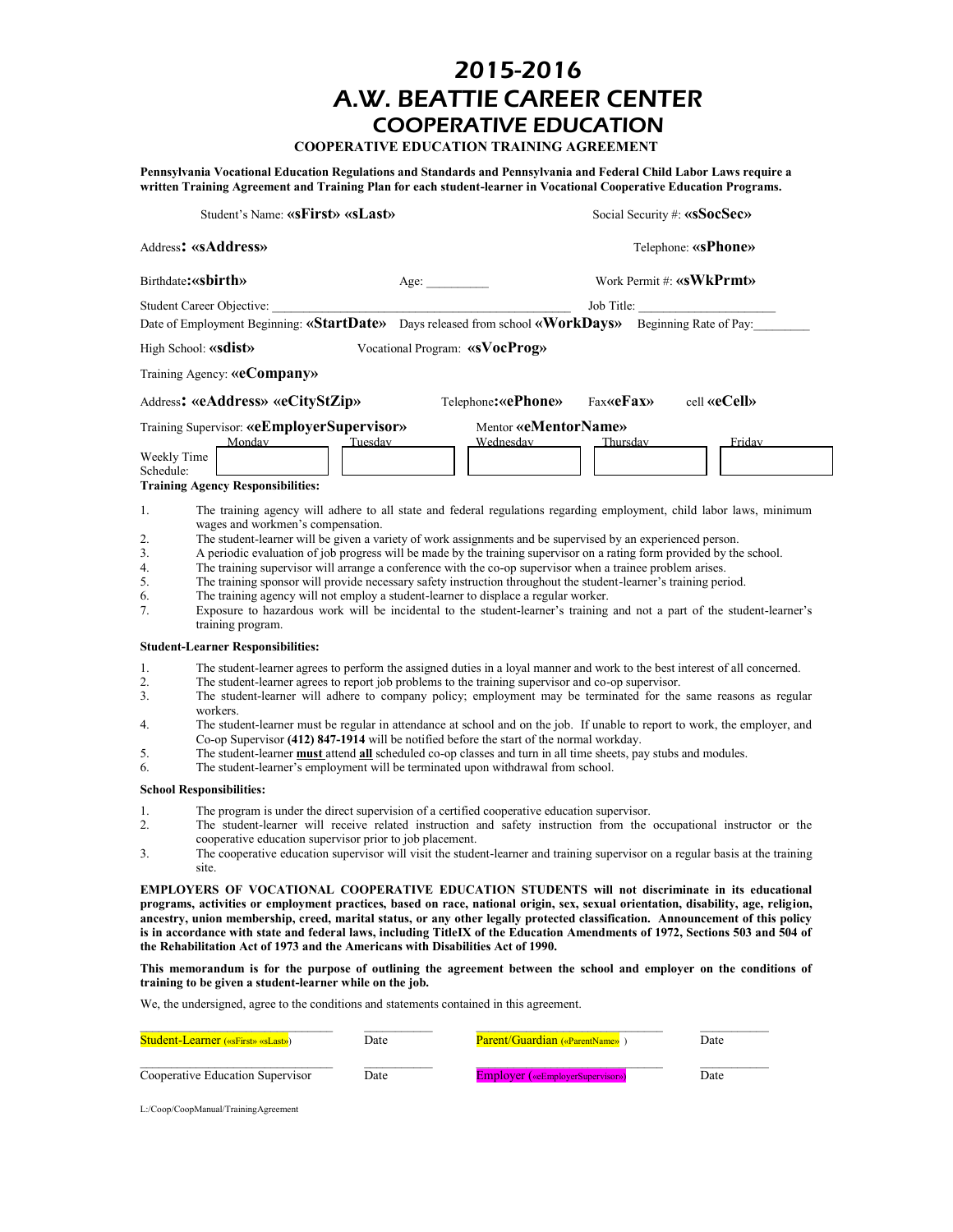# 2015-2016 A.W. BEATTIE CAREER CENTER COOPERATIVE EDUCATION

| <b>RECOMMENDATION</b>                                                                                                                                                        |                                                                                                                                                                                                                                                                                                                                                                                                                                                         |          |          |       |
|------------------------------------------------------------------------------------------------------------------------------------------------------------------------------|---------------------------------------------------------------------------------------------------------------------------------------------------------------------------------------------------------------------------------------------------------------------------------------------------------------------------------------------------------------------------------------------------------------------------------------------------------|----------|----------|-------|
| «sFirst» «sLast»                                                                                                                                                             | $\langle$ $\langle$ $\langle$ $\langle$ $\rangle$ $\langle$ $\rangle$ $\langle$ $\rangle$ $\langle$ $\rangle$ $\langle$ $\rangle$ $\langle$ $\rangle$ $\langle$ $\rangle$ $\langle$ $\rangle$ $\langle$ $\rangle$ $\langle$ $\rangle$ $\langle$ $\rangle$ $\langle$ $\rangle$ $\langle$ $\rangle$ $\langle$ $\rangle$ $\langle$ $\rangle$ $\langle$ $\rangle$ $\langle$ $\rangle$ $\langle$ $\rangle$ $\langle$ $\rangle$ $\langle$ $\rangle$ $\langle$ | «sdist»  |          |       |
| <b>Student Name</b>                                                                                                                                                          | Program                                                                                                                                                                                                                                                                                                                                                                                                                                                 | District |          | AM PM |
| Present Date / / School Day Number Number of days absent                                                                                                                     |                                                                                                                                                                                                                                                                                                                                                                                                                                                         |          |          |       |
| <b>Percent Attendance</b> $\%$ (school day number – number of days absent = days attended / school day number)                                                               |                                                                                                                                                                                                                                                                                                                                                                                                                                                         |          |          |       |
| Grade (last period) Present Grade                                                                                                                                            |                                                                                                                                                                                                                                                                                                                                                                                                                                                         |          |          |       |
| Student must have 85% attendance, completed introductory competencies, maintain C grade                                                                                      |                                                                                                                                                                                                                                                                                                                                                                                                                                                         |          |          |       |
| Please rate the student's attributes below, five (5) strongly agree, one (1) strongly disagree<br>Attributes                                                                 |                                                                                                                                                                                                                                                                                                                                                                                                                                                         | agree    | disagree |       |
|                                                                                                                                                                              |                                                                                                                                                                                                                                                                                                                                                                                                                                                         |          | 54321    |       |
| 2.                                                                                                                                                                           | Capable to work in field with proper supervision                                                                                                                                                                                                                                                                                                                                                                                                        |          | 54321    |       |
| 3.                                                                                                                                                                           |                                                                                                                                                                                                                                                                                                                                                                                                                                                         |          | 54321    |       |
| 4.                                                                                                                                                                           |                                                                                                                                                                                                                                                                                                                                                                                                                                                         |          | 54321    |       |
| 5.                                                                                                                                                                           |                                                                                                                                                                                                                                                                                                                                                                                                                                                         |          | 54321    |       |
| Student must score a minimum of 15 attribute points (no score of 2 or lower) total points<br>$\Box$ Recommended<br>$\Box$ Not Recommended<br><b>nstructor</b> («sInstructor» |                                                                                                                                                                                                                                                                                                                                                                                                                                                         |          |          |       |

### **NOTIFICATION of HOME SCHOOL**

The student listed above has been recommended to participate in a cooperation education experience. The student is required to provide his/her own transportation to the job site. This is not a request for an early dismissal or tardy excuse. This is to notify you that the student may be leaving/arriving from/to your campus utilizing his/her own form of transportation. Please be advised he/she may need the appropriate driving permissions. A copy of the CAREER EXPERIENCE APPLICATION should be attached. The application will define when the experience will begin and end. It will also indicate the days of the week the student will be on his/her cooperative education experience.

I acknowledge that my son/daughter will be participating in a career experience and I will provide transportation for him/her to and from the career site.

| Parent/Guardian Signature («ParentName»)                                                        | Date |
|-------------------------------------------------------------------------------------------------|------|
| It is acknowledged the above student will be participating in an internship/clinical experience |      |
| requiring transportation to or from his/her job site.                                           |      |
|                                                                                                 |      |
|                                                                                                 |      |
| Home School Principal or Counselor                                                              | Date |
|                                                                                                 |      |
| Cooperative Education Coordinator                                                               | Date |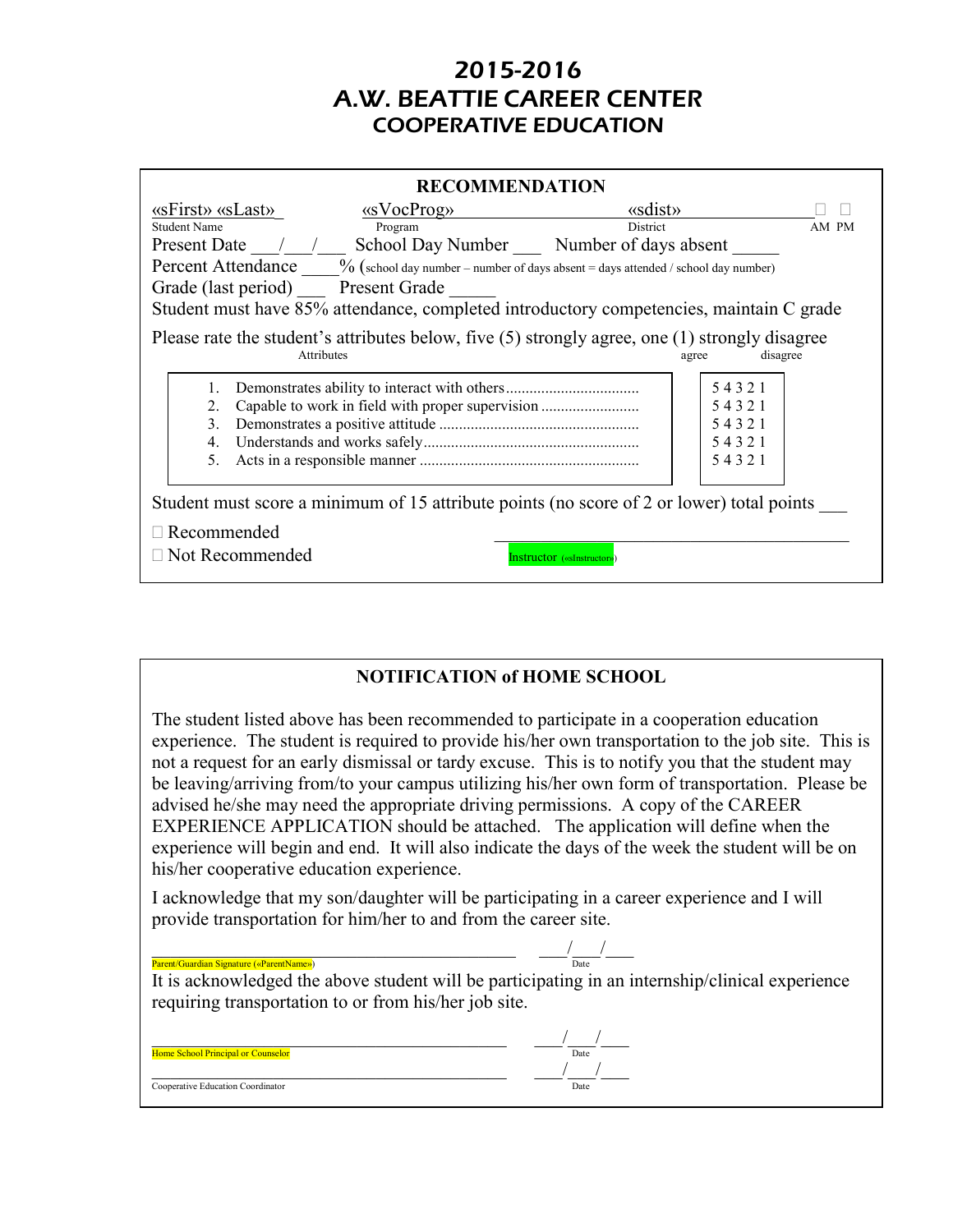# A.W. BEATTIE CAREER CENTER COOPERATIVE EDUCATION

**Notification of Student starting a career experience**

|                    | Student name«sFirst» «sLast» |
|--------------------|------------------------------|
|                    | address«sAddress»            |
|                    | City State Zip«sCityStZip»   |
|                    | Session«sAMPM»               |
|                    | Vocational Program«sVocProg» |
|                    | Instructor«sInstructor»      |
| Home School«sdist» |                              |
|                    | Grade«sGrade»                |
|                    | Birth Date«sbirth»           |
|                    | Phone Number«sPhone»         |
|                    | Social Security No«sSocSec»  |
|                    | Work permit number«sWkPrmt»  |
|                    |                              |

|                                  | <b>Parent/Guardian Contact Information</b> |
|----------------------------------|--------------------------------------------|
| Parent/Guardian Name«ParentName» |                                            |
|                                  |                                            |
|                                  |                                            |
| Emergency contact name«EmerName» |                                            |
| Phone contact 1«EmerPhone1»      |                                            |
| Phone contact 2«EmerPhone2»      |                                            |

| <b>Employer Information</b>                  |  |  |
|----------------------------------------------|--|--|
| Employer name«eCompany»                      |  |  |
| Address«eAddress»                            |  |  |
| City State Zip«eCityStZip»                   |  |  |
| Phone number«ePhone»                         |  |  |
|                                              |  |  |
| Cell phone number«eCell»                     |  |  |
| Manager/Supervisor name«eEmployerSupervisor» |  |  |
| Mentor name«eMentorName»                     |  |  |

### **Work Status**

Begin training date…………………«StartDate» Scheduled school release days……..«WorkDays» Type of experience………………….«CoopIntern»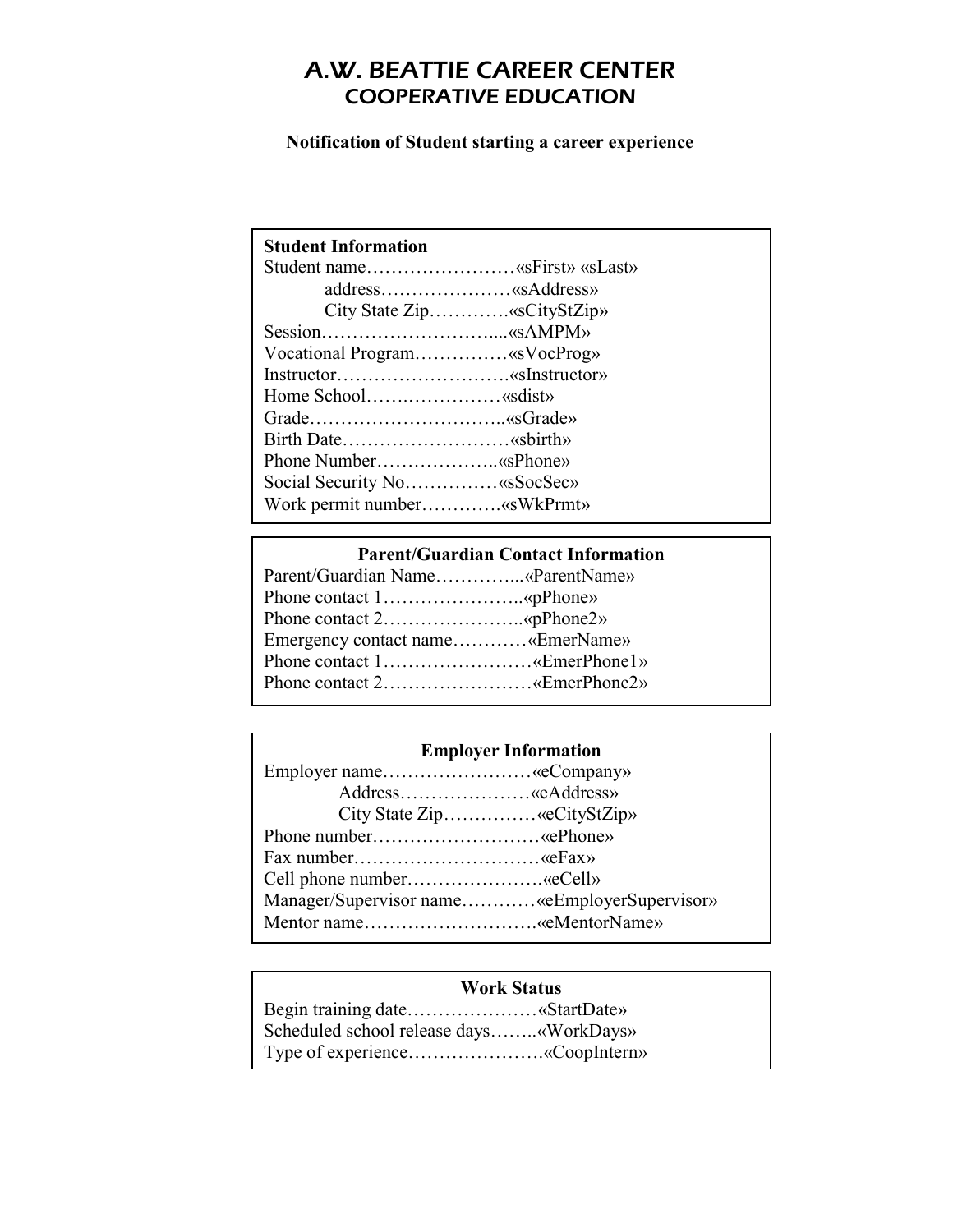# A.W. BEATTIE CAREER CENTER COOPERATIVE EDUCATION

### RULES AND REGULATIONS

| <b>Parent</b><br><b>Initial</b> | <b>Student</b><br><b>Initial</b> |                                                                                                                                                                                                                                                                                                                                                                                                                                     |
|---------------------------------|----------------------------------|-------------------------------------------------------------------------------------------------------------------------------------------------------------------------------------------------------------------------------------------------------------------------------------------------------------------------------------------------------------------------------------------------------------------------------------|
|                                 | $\frac{1}{2}$ 1.                 | Report to work on the days and times indicated by the employers on the Training Agreement.<br>In the event of illness or an emergency which prevents attendance at the job or Career Center<br>as scheduled, notify the employer and the coordinator of the cooperative education prior to the<br>absence if possible, but in no case later than the day of the absence.                                                            |
|                                 | 2.                               | Report to the Career Center every day not scheduled for work, or scheduled for evening<br>hours, or when there is no work due to weather conditions, lack of material, lack of work, etc.<br>Remain at the Career Center for the entire class period and perform duties as assigned by the<br>CTE instructor.                                                                                                                       |
|                                 | 3.                               | Attend the home school every day unless excused. Do not attend work if absent from school.                                                                                                                                                                                                                                                                                                                                          |
|                                 | 4.                               | Report to the Career Center for career related training every Monday while you are on a work<br>experience. You will be required to participate in related classes given by the Cooperative<br>Education Coordinator. These classes will be on alternating Mondays. If the class ends early<br>and on opposite Mondays. you will report to your program area.<br>You will be required to remain at the Career Center until 2:30 pm. |
|                                 | 5.                               | Provide proof of actual hours worked in the form of verifiable documentation. Student must<br>turn in time sheets of the prior work weeks and provide a copy of their pay stub. Failure to<br>do this could result in removal from the program.                                                                                                                                                                                     |
|                                 | 6.                               | A student in the cooperative education program at A. W. Beattie Career Center must work at<br>least 3 hours a day they are released from Beattie. These hours must be during the regular<br>school hours                                                                                                                                                                                                                            |
|                                 | 7.                               | Receive satisfactory performance evaluations from the employer. Employment may be<br>terminated at the employer's discretion.                                                                                                                                                                                                                                                                                                       |
|                                 | 8.                               | Maintain a "C" average or better at A. W. Beattie Career Center.                                                                                                                                                                                                                                                                                                                                                                    |
|                                 | 9.                               | Notify the coordinator of Cooperative Education prior to quitting a job, or if the job is<br>terminated.                                                                                                                                                                                                                                                                                                                            |
|                                 | 10.                              | You will need to purchase a parking permit for A W Beattie Career Center at a cost of \$25.00.                                                                                                                                                                                                                                                                                                                                      |
|                                 | 11.                              | Students are responsible for their own transportation to and from work.                                                                                                                                                                                                                                                                                                                                                             |
|                                 | 12.                              | Students will follow all of the rules and policies of the company, especially those governing<br>safety and dress.                                                                                                                                                                                                                                                                                                                  |

**I have read these rules and regulations for the Cooperative Education program and agree to comply with them. I understand that failure to do so may result in removal from the program.**

Student's Signature («sFirst» «sLast») Date

**I have read these rules and regulations for the Cooperative Education program and will support my son/daughter in complying with them.**

 $\mathcal{L}_\text{max}$